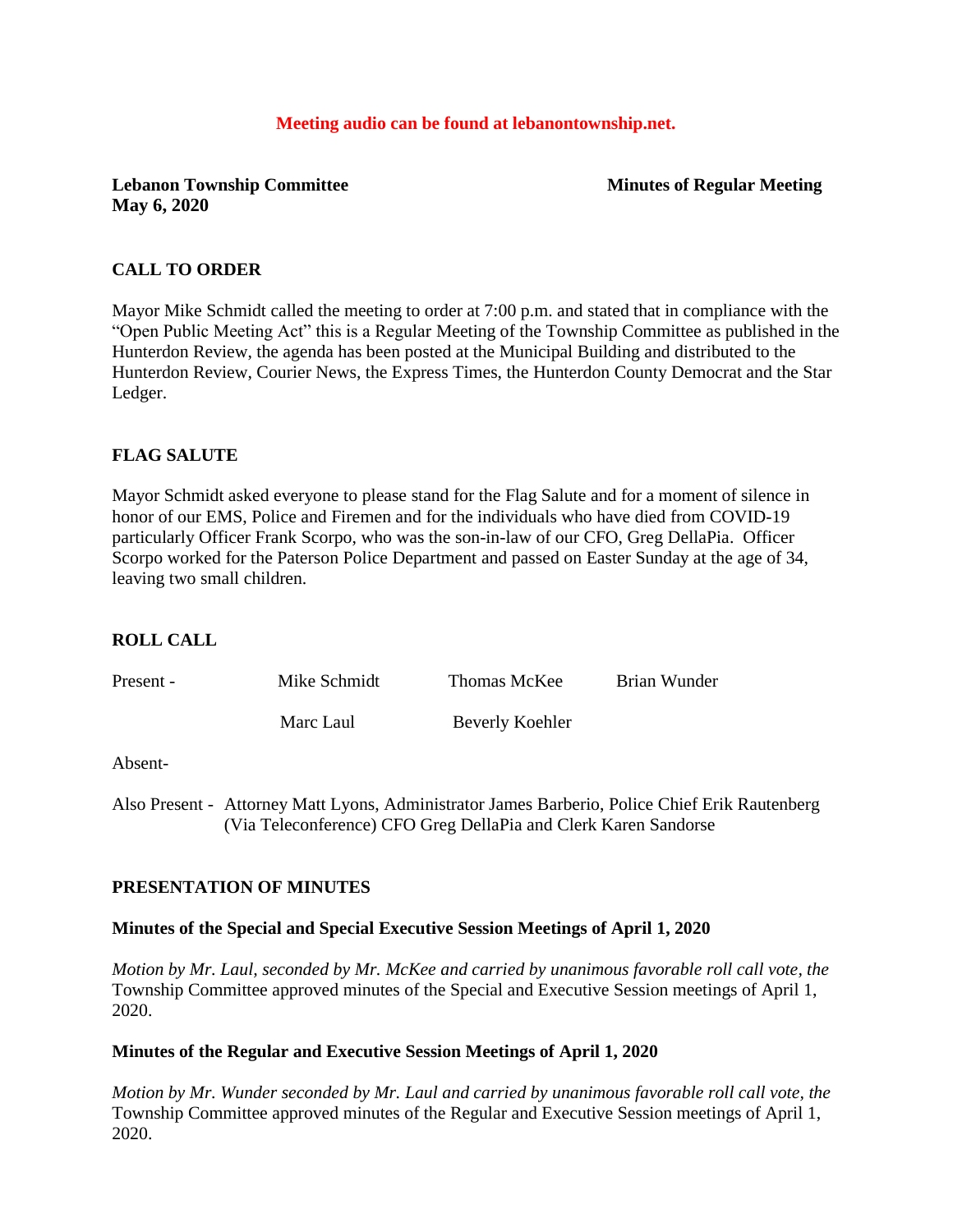LTCM 05/06/2020 Page **2** of **14**

#### **PUBLIC COMMENTS – for agenda items only.**

*Motion by Mr. Wunder, seconded by Ms. Koehler and carried by unanimous favorable roll call vote,* the Township Committee opened the public comment portion of the meeting.

There were no comments from the public.

*Motion by Mr. Wunder, seconded by Mr. Laul and carried by unanimous favorable roll call vote, the* Township Committee closed the Public Comment portion of the meeting.

# **POLICE SERGEANT PROMOTIONS**

Police Chief Rautenberg stated that he recommends the promotion of Patrolman Jason Cronce to Police Sergeant. Officer Cronce has 21 years of experience in law enforcement and has been with Lebanon Township for approximately 15 of those years. Chief Rautenberg stated that Officer Cronce is well respected by himself and the Department. He is technically competent and a good policy person which is what the Chief needs at this time. If the Chief puts out a directive Office Cronce follows through as he is a good follower.

*Motion by Mr. Laul seconded by Ms. Koehler and carried by unanimous favorable roll call vote,*  the Township Committee promoted Jason Cronce to Police Sergeant.

Mayor Schmidt provided the Oath of Office to Sergeant Cronce.

## **2020 BUDGET – Public Hearing**

Mayor Schmidt provided a summary of the 2020 proposed budget.

*Motion by Mr. Laul, seconded by Ms. Koehler and carried by unanimous favorable roll call vote,*  the Township Committee opened the public hearing on the proposed 2020 Budget.

Mr. Bob Dannhauser asked if there were any non-fulltime employees who were receiving health benefits as it is a large part of the budget. Mr. Dannhauser also asked about the sizeable increase in the Mayor/Committee line item. The Mayor and CFO provided a response to each of Mr. Dannhauser's questions.

*Motion by Mr. Wunder, seconded by Mr. Laul and carried by unanimous favorable roll call vote,*  the Township Committee closed the public hearing.

### **Resolution No. 37a-2020 – Amending Approved 2020 Budget**

*Motion by Mr. Laul, seconded by Mr. McKee and carried by unanimous favorable roll call vote,* the Township Committee approved Resolution No. 37a-2020, as attached.

## TOWNSHIP OF LEBANON COUNTY OF HUNTERDON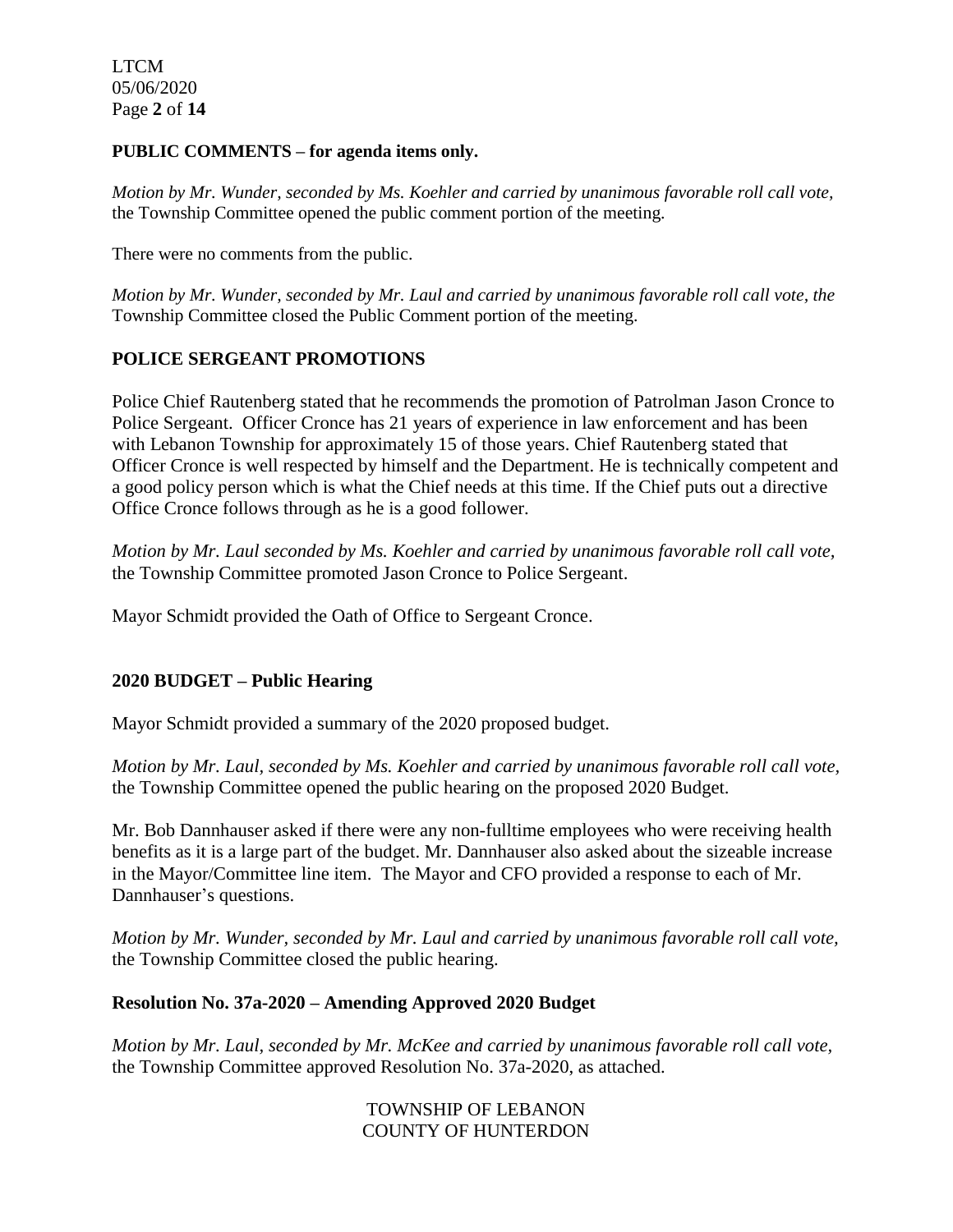#### STATE OF NEW JERSEY RESOLUTION 37a-2020

## **2020 Budget Adoption**

*Motion by Mr. Wunder, seconded by Mr. McKee and carried by unanimous favorable roll call*  vote, the Township Committee adopted the 2020 Municipal Budget, as amended.

## **ORDINANCES**

## **Ordinance 2020-04 – Acquisition of a Portion of 661 Woodglen Road**

*Motion by Mr. Laul, seconded by Ms. Koehler and carried by unanimous favorable roll call vote, the* public hearing for Ordinance No. 2020-04 was opened.

There were no comments from the public.

*Motion by Mr. Laul, seconded by Mr. McKee and carried by unanimous favorable roll call vote, the* public hearing for Ordinance No. 2020-04 was closed.

*Motion by Mr. McKee, seconded by Mr. Laul and carried by unanimous favorable roll call vote, the* Township Committee adopted Ordinance No. 2020-04 as written below.

# TOWNSHIP OF LEBANON COUNTY OF HUNTERDON STATE OF NEW JERSEY ORDINANCE NO. 2020-04 AN ORDINANCE AUTHORIZING THE PURCHASE OF A PORTION OF 661 WOODGLEN ROAD (BLOCK 36, LOT 17) IN THE TOWNSHIP OF LEBANON, COUNTY OF HUNTERDON AND STATE OF NEW JERSEY

WHEREAS, pursuant to N.J.S.A. 40A:12-1, *et. seq.,* a municipality may acquire any real property for public use; and

WHEREAS, the Township of Lebanon (the "Township") wishes to acquire approximately two (2) acres of land that is a portion of property designated as Block 36, Lot 17 on the Township Tax Map, more commonly known as 661 Woodglen Road (the "Property"); and

WHEREAS, the portion of the Property to be acquired is triangular in shape and adjacent to other publicly owned land, specifically land jointly owned by the Township and the New Jersey Water Supply Authority and land known as the Hunterdon County Park Miquin Woods; and

WHEREAS, the Property offers attractive recreational uses and environmental preservation benefits, including trail connectivity, water quality and supply protection, and habitat conservation; and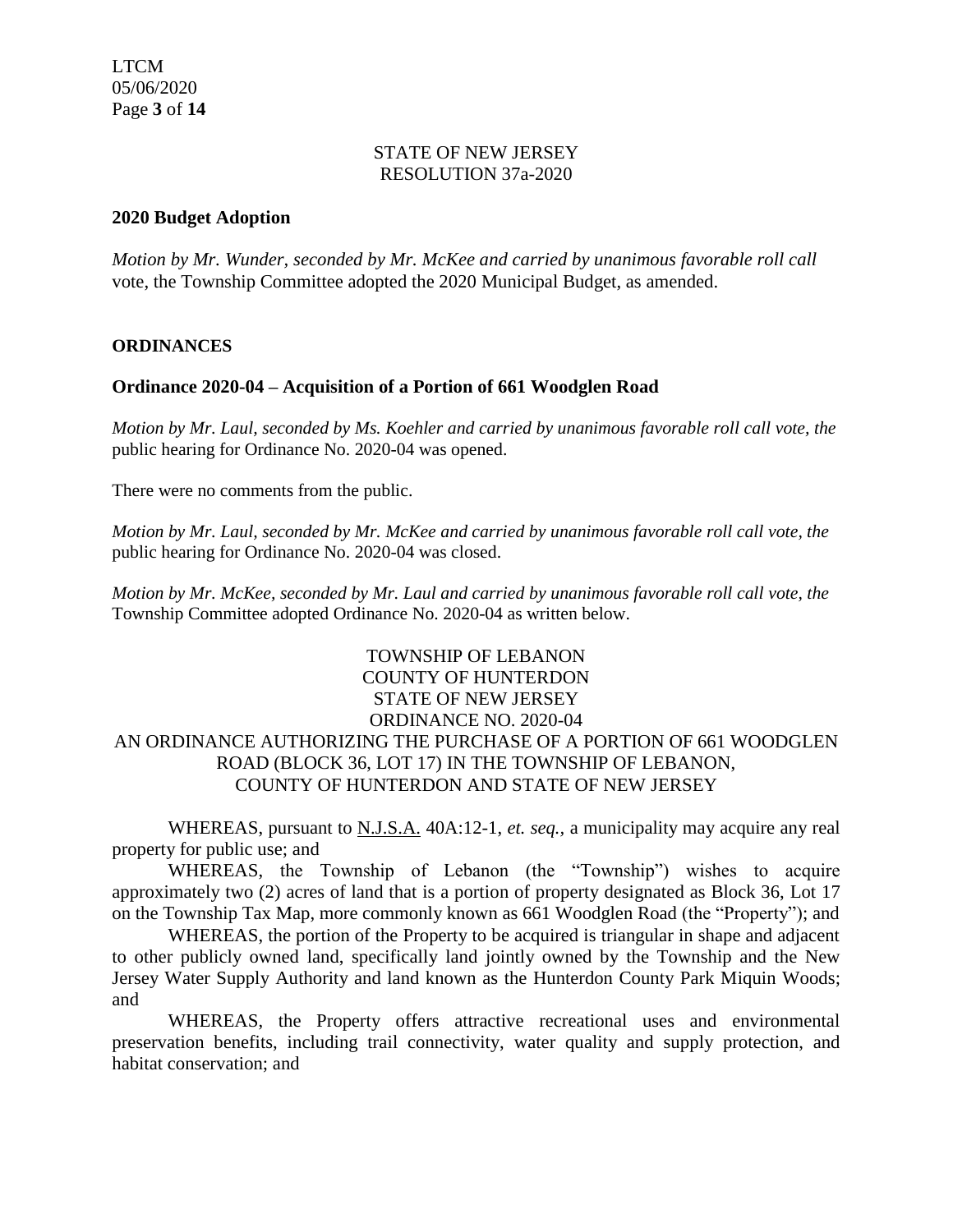LTCM 05/06/2020 Page **4** of **14**

WHEREAS, the Township has determined that the aforementioned real property is needed for public use; and

WHEREAS, the Township has dedicated fund balances from previously collected Open Space taxes that can be used to purchase the Property.

NOW, THEREFORE, BE IT ORDAINED by the Township Committee of the Township of Lebanon, County of Hunterdon, State of New Jersey as follows:

- 1. The Township of Lebanon authorizes the acquisition of purchase of a two (2) acre portion of real property known and designated as Tax Block 36, Lot 17 on the Tax Map of the Township of Lebanon in accordance with the provisions of the Local Lands and Buildings Law pursuant to N.J.S.A. 40A;12-1, *et. seq.at a price of \$8800*
- 2. The appropriate Township Officials, the Township Attorney, the Township Clerk and such other Township Officials and/or professionals are authorized and directed to execute any and all documents on behalf of the Township of Lebanon in regard to this matter.
- 3. All Ordinances or parts of Ordinances inconsistent with this Ordinance are hereby repealed to the extent of such inconsistency.
- 4. This Ordinance shall take effect immediately upon final passage and publication according to law.

## **RESOLUTIONS**

# **Resolution No. 38-2020 - Authorizing the Tax Collector to Process Third Quarter "Estimated" Tax Bills, Due August 1, 2020**

*Motion by Mr. Laul, seconded by Mr. Wunder and carried by unanimous favorable roll call vote,* the Township Committee approved Resolution No. 38-2020 as written below.

# TOWNSHIP OF LEBANON COUNTY OF HUNTERDON STATE OF NEW JERSEY RESOLUTION NO. 38-2020 AUTHORIZING THE TAX COLLECTOR TO PROCESS THIRD QUARTER "ESTIMATED" TAX BILLS, DUE AUGUST 1, 2020

WHEREAS, in light of the disruption caused by the coronavirus outbreak, the State delayed the adoption of the State Fiscal Year 2021 Budget to September 30, 2020; and

WHEREAS, the Division of Local Government Services (DLGS) cannot certify State Aid allocations to municipal budgets until State Aid Appropriations are known; and

WHEREAS, the DLGS cannot approve municipal budgets and the County Board of Taxation cannot certify taxes until long after the June 30, 2020 deadline to process third quarter tax bills due August 1, 2020; and

WHEREAS, without an adopted 2020 Municipal Budget and without a 2020 Certified Tax Rate, the Tax Collector cannot process the final 2020 Tax Levy; and

WHEREAS, the DLGS "strongly recommends" under Local Finance Notice 2020-07 "that municipalities prepare to issue estimated property tax bills for 2020;" and

WHEREAS, the Tax Collector, in consultation with the Chief Financial Officer, computed and certified an estimated Tax Levy necessary to bill third quarter taxes due August 1, 2020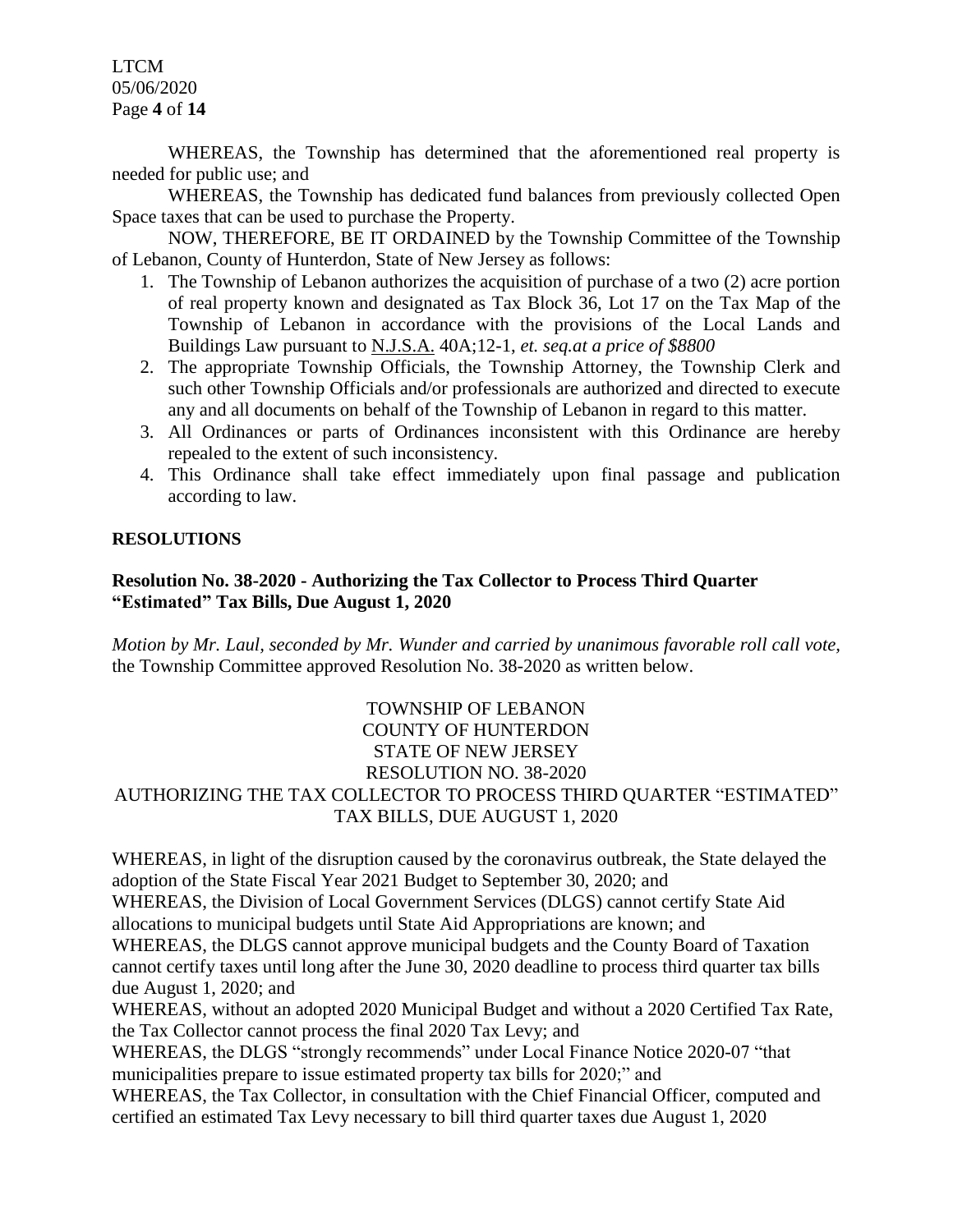LTCM 05/06/2020 Page **5** of **14**

NOW, THEREFORE, BE IT RESOLVED, by the Township Committee of the Township of Lebanon, County of Hunterdon and State of New Jersey on this 6<sup>th</sup> day of May, 2020 that the Tax Collector is hereby authorized and directed to process estimated tax bills for the third quarterly installment of 2020 taxes; and

BE IT FURTHER RESOLVED, that, the third quarterly installment of 2020 taxes shall not be subject to interest until the later of August 10, 2020 or the twenty-fifth (25) calendar day after the date the estimated tax bills were mailed. The estimated tax bills shall contain a notice specifying the date on which interest may begin to accrue.

### **Resolution No. 39-2020 - Extending May 1 Property Tax Grace Period**

*Motion by Mr. Wunder, seconded by Mr. Laul and carried by unanimous favorable roll call vote,* the Township Committee approved Resolution No. 39-2020 as written below.

> RESOLUTION NO. 39-2020 TOWNSHIP OF LEBANON HUNTERDON COUNTY, STATE OF NEW JERSEY RESOLUTION OF THE TOWNSHIP OF LEBANON, COUNTY OF HUNTERDON, STATE OF NEW JERSEY, INSTITUTING A GRACE PERIOD CONCLUDING ON JUNE 1, 2020, FOR THE PAYMENT OF SECOND-QUARTER PROPERTY TAXES

WHEREAS, the Governor of the State of New Jersey issued Executive Order 103 on March 9, 2020, declaring a Public Health Emergency and a State of Emergency due to the worldwide COVID-19 pandemic; and

WHEREAS, said Public Health Emergency and State of Emergency continue to exist; and

WHEREAS, property taxpayers may be suffering from financial hardships as a result of the COVID-19 pandemic including, but not limited to, loss or drop of income or unexpected expenses due to necessary health care; and

WHEREAS, under N.J.S.A. 54:4-67(a), a municipality may fix the rate of interest to be charged for the nonpayment of taxes, assessments, or other municipal liens or charges, on or before the date when they would become delinquent, and may provide that no interest shall be charged if payment of any installment is made within the tenth calendar day following the date upon which the same became delinquent, thereby establishing a grace period running through May 11, 2020, for the second-quarter property taxes, as to Lebanon's budget cycle; and

WHEREAS, Executive Order 130 (2020) was issued on April 28, 2020, which authorized municipalities to establish a grace period extension no later than June 1, 2020, for payment of second-quarter property taxes, and any payment received after close of business on June 1, 2020, will be subject to interest and penalties from May 1, 2020, and that any provisions of N.J.S.A. 54:4-66(a), N.J.S.A. 54:4-66.1(a) and N.J.S.A. 54:4-67(a) inconsistent with Executive Order 130 (2020) were suspended for the duration of the Public Health Emergency; and

WHEREAS, it is the desire of the governing body to adopt a resolution instituting a grace period of June 1, 2020, for the payment of second-quarter property taxes, to help the property taxpayers of the Township of Lebanon.

NOW, THEREFORE, BE IT RESOLVED, by the governing body of the Township of Lebanon, County of Hunterdon, State of New Jersey, as follows: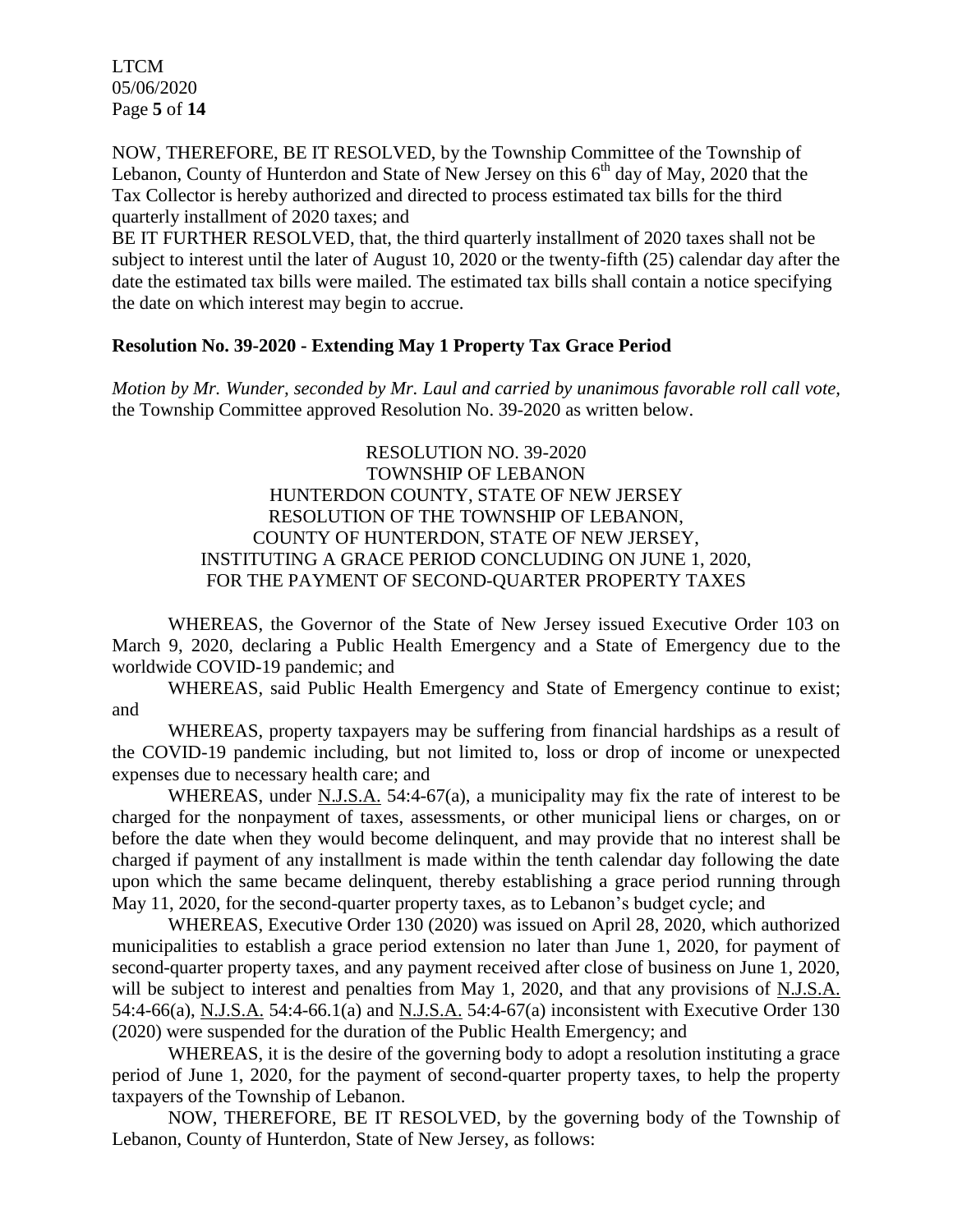- 1. That the governing body does hereby institute a grace period of June 1, 2020, for the payment of second-quarter property taxes for properties in the Township, and any payment received after close of business on June 1, 2020, will be subject to interest and penalties from May 1, 2020, in accordance with the provisions of Executive Order 130 (2020).
- 2. That a certified copy of this Resolution shall be forwarded by the Municipal Clerk to the Director of the Division of Local Government Services in the Department of Community Affairs within three (3) business days of the adoption of this Resolution.
- 3. That a certified copy of this Resolution shall be forwarded to the Tax Collector, Chief Financial Officer, and the Acting Township Administrator.

## **OLD BUSINESS**

## **COVID-19 Update**

Mayor Schmidt said that the County has been providing updates on cases by Municipality. Lebanon Township's cases have stayed flat for a few days but increased from 12 to 13 cases yesterday with no reported deaths. The Municipal Building is still closed to the public. The Administrative staff is working from home with one employee in the office daily. The Department of Public Works is working staggered shifts and are on call. The Police are working above and beyond with a lot of activity and no breaks in their schedules.

Mayor Schmidt said that the Spring Cleanup Day has been changed to June  $27<sup>th</sup>$ .

Mayor Schmidt stated that with the advantage of low activity in the Municipal Building it was a good time to have the interior painted. It has been many years since the office was painted. The work was done by a resident professional painter.

Mr. Laul informed the Committee that the recycling dumpster, behind the Municipal Office, has been overflowing. This may be a result of the residents being home due to the pandemic. Mr. Laul suggested getting an additional dumpster to place next to the current one for the next few months. Discussion was held on the size of the dumpster needed.

*Motion by Mr. Laul, seconded by Mr. McKee and carried by unanimous favorable roll call vote, the* Township Committee approved an additional recycling dumpster to be placed at the Municipal Building and gave discretion to Mr. Laul on the size of the dumpster, based on the valued price.

Mayor Schmidt stated that the closing of Route 513 for the bridge repair happened on Monday. Chief Rautenberg informed the Committee that people are adjusting to the closure but there is no easy way to travel around the Township at this time. The County has put up additional signage near Bunnvale, however, there have been issues because trucks are not able to turn around in that area. The Chief said that it would be better if signs were positioned by Voorhees High School. Additional signs have been placed in other locations in the Township to try and help with the problem. Chief Rautenberg said that the signs are for information initially but enforcement of motor vehicle laws will then be in place.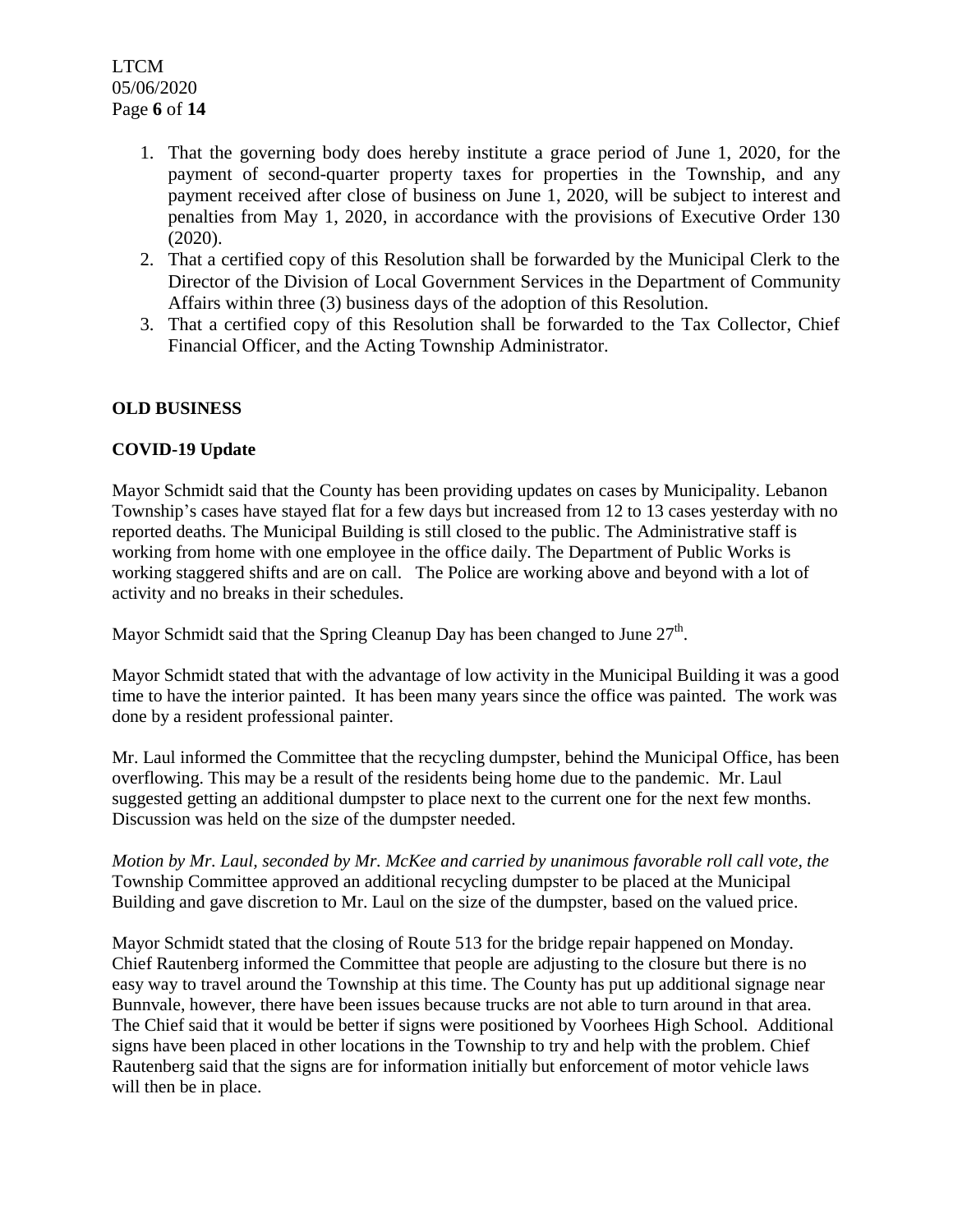LTCM 05/06/2020 Page **7** of **14**

Mr. McKee reported that there are no illnesses reported in the Fire/EMS Department. Their training has gone virtual. They are working with remote seminars and power point to keep basic training in place. All of their requests through OEM, for PPE, have been answered. Mr. McKee thanked Mr. Maurizio for his efforts. One of the ambulances had an accident with a deer but the damage was minimal and it will continue to run. The second ambulance continues to run on Tuesday, Wednesday and Thursday which has been a huge benefit to the Township. This ambulance will continue to run until the pandemic ends. Mr. McKee said that the Township owes a great deal of gratitude to the Police, Fire and EMS for all of their efforts.

### **ADMINISTRATOR UPDATE**

Mr. Barberio stated that the Policy and Procedure Manual is virtually done and he will be sending it to the Township Attorney and then to the Committee for approval.

Mr. Barberio said that the CWA negotiations are on hold until the pandemic is over.

The Employee Evaluation Forms are completed with one minor change needed. Mr. Barberio will be sending the form to each of the Committee members for approval at the next meeting.

Mr. Barberio informed that Committee that the Tax Collector Kris Boxwell has resigned.

*Motion by Mr. Wunder, seconded by Ms. Koehler and carried by unanimous favorable roll call vote,* the Township Committee authorized the Administrator to advertise for the Tax Collector's position.

Mr. Barberio said that he spoke to the DPW Manager about the possibility of extending the 2019 Road Materials quote into the 2020 year. Mr. Barberio reached out to the QPA today and he is awaiting an answer.

Mr. Barberio said that he contacted the Township Engineer with regard to the Anthony and Sliker Road Bid. The QPA reviewed the bid and confirmed that everything that is required is included; however, the procedure in receiving bids during the COVID-19 pandemic needs to be outlined.

Mr. Barberio discussed advertising for summer help with the DPW Manager and he recommended putting to it on hold for now.

Mr. Barberio said that he is reviewing the Police Regulations and Policy Procedures. When done he will meet with the Chief and forward on to the Township Attorney for his review.

Mr. Barberio said that he will be waiting for guidance from the State and County with regard to opening up the Township Offices. This is for further review.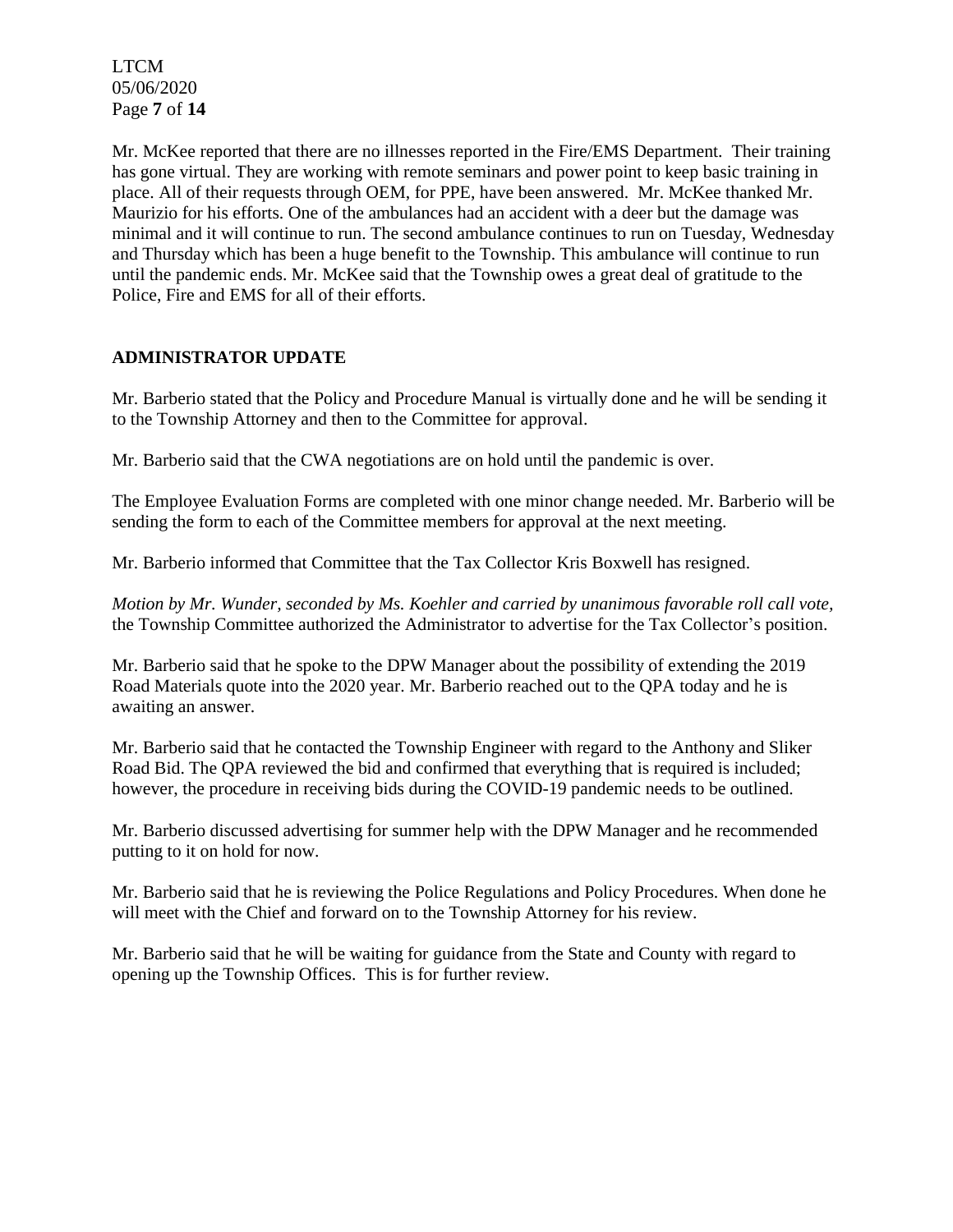LTCM 05/06/2020 Page **8** of **14**

## **NEW BUSINESS**

## **Mr. Brian Mack - Request to Place Camper on Property - 1231 Califon Cokesbury Rd**

Mr. Brian Mack is requesting for his family to live in a camper on his property while his home is being built. Mayor Schmidt said that two residents have submitted email comments and would like to address the Committee with their concerns this evening.

Mr. Ron Yaniero stated that concerns arose when a camper arrived on the property last Friday night. There are five people living in the camper. Mr. Yaniero and his wife are concerned over where the waste is going as there is no septic or useable well on the property. Mr. Yaniero said that there was digging in the woods one evening and is hoping that the waste is not being placed on the property. There are a lot of vehicles, including a backhoe and an unregistered box truck. There is also a trailer with possible construction debris located in it. Mr. Yaniero said that it appears that the property will house construction equipment and he is worried about oil and hydraulic fluid leaking from it. Mr. Yaniero stated that last Saturday night there were dirt bikes and ATVs riding around the property. He said that they are afraid of the noise scaring their horses and possibly causing injury to the rider. Mr. Yaniero said that the entire complexity of the area changed once the camper arrived.

Ms. Diane Berry said that their main concerns are the change in the nature of the community, the waste and the dirt bikes riding up and down the driveway.

Mr. JB McCollum read a letter to the Committee. He and his wife have concerns with the camper being on the property. Mr. McCollum said that when they purchased their home, they did so with the understanding that the adjacent property could not be built on as it was in the wetlands. Mr. McCollum said that the neighbors were not given the right of first refusal when the property was put on the market. He would have purchased it. Mr. McCollum said that since the camper arrived at the property, he and his family have experienced disturbances that they never thought imaginable. Earth movers have been running, there is a full-sized container and a trailer on the property. An unmarked box truck, with no license plates, has been located on the border of his property also. Mr. McCollum has concerns with what is happening on property and the effect it is having on the wetlands that they are destroying. A rusty container has been placed in close proximity to a small creek. Mr. McCollum also noted that his home is on the downhill side of the camper and he is very concerned about the sewage. An excavator was being driven around the camper, late last evening, which makes Mr. McCollum wonder where the sewage is going. Mr. McCollum said that there has been daily and excessive use of ATV's and motor bikes. They are also inconvenienced by the noise of the generator, chainsaws and equipment on the property. Mr. McCollum noted that he is shocked and saddened to see this happening on wetlands and in the Highlands Area and feels that it is disrespectful to his family.

Mr. Brian Mack joined the meeting via teleconference.

Mayor Schmidt informed Mr. Mack that the Committee has received emails from two of his neighbors. The emails outline concerns that they have with the activity on his property. In addition, the neighbors just provided comments to the Committee.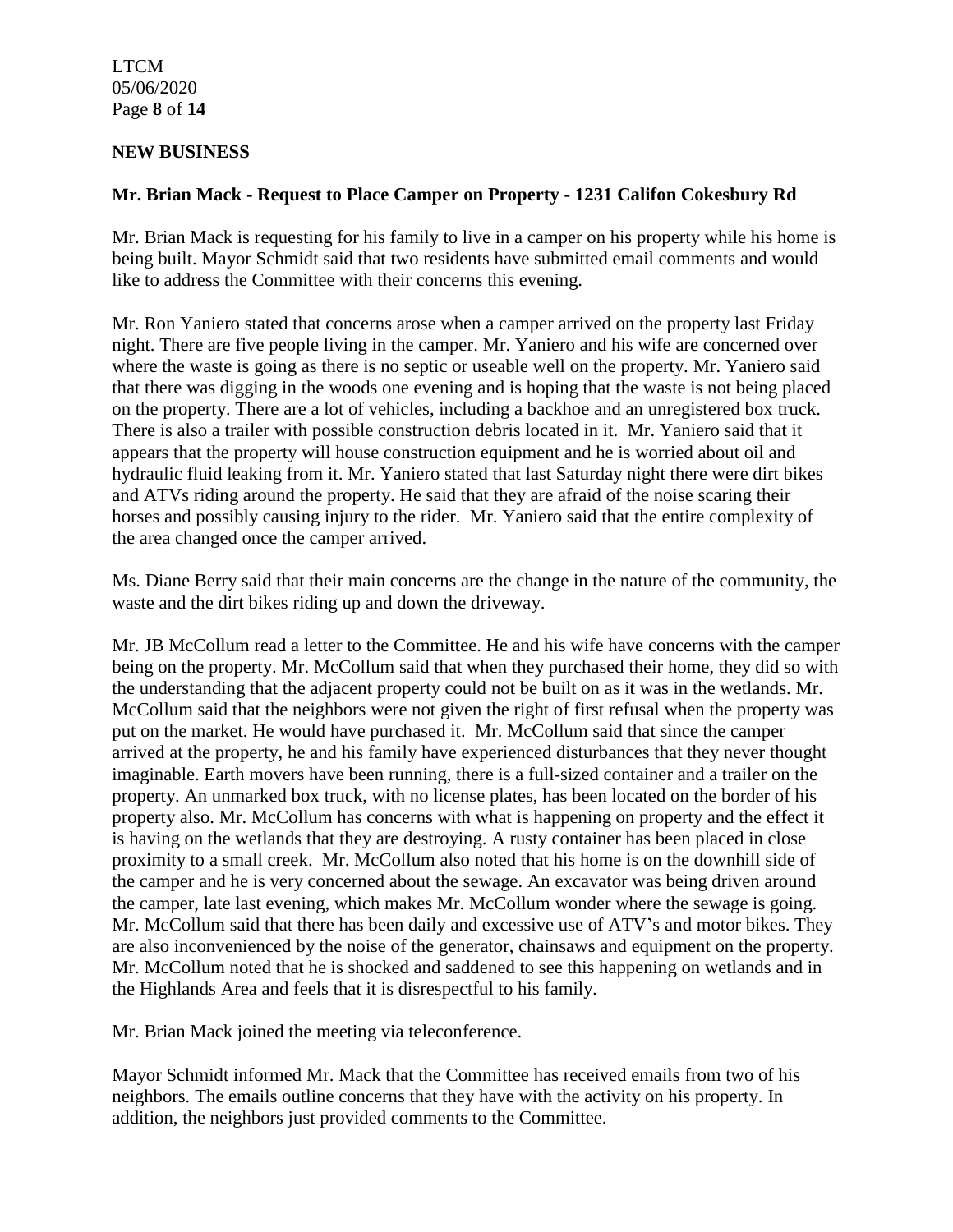LTCM 05/06/2020 Page **9** of **14**

Mayor Schmidt noted that Mr. Mack was provided with a copy of the camper approval that was granted to another family in the Township. The Township has an ordinance which permits the Committee to grant approval for individuals to live in a trailer, during times of hardship, while they are constructing or reconstructing their home.

There are items however, that cannot be waived, such as the need for potable water, a septic system and satisfactory electric service. These items are required for safety and to avoid disturbing the neighbors with generators.

Mr. Mack read a statement to the Committee informing them that they sold their home in Whitehouse Station last Friday during pandemic. Living with others or a rental was not an option due to COVID-19 guidelines put into place by the Governor. The Mack's have a 14-year-old daughter who suffers from anxiety. She has a miniature pot belly pig which indicates when an attack is coming on and provides comfort to her during the attack. The support animal also makes housing difficult. Mr. Mack said that he and his wife are self-employed and the pandemic has had a financial impact on them. They have planned for a modular home as it can be built in a quicker amount of time. Mr. Mack stated that a few months ago they went through the extensive Highlands Exemption application process and last week received approval to build under Exemption #4. Mr. Mack stated that they are seeking approval to live in their 38 ft. travel trailer for approximately 8 months. Mr. Mack noted that they are hoping for 6 months but with the impact of COVID-19 things are moving much slower at this time.

Mr. Mack stated that there will be 5 people living in the travel trailer. He spoke with Russel Reid and they will be pumping the trailer waste. Electric was restored to the property today and the camper is connected to the electric in the barn. Mr. Mack said that they are filling potable water containers at a friend's home which is two houses away. There is a well on their property that was drilled by the previous owner. The Mack's will be having a well test done and are hoping to be pumping from the well within a month. They will provide the well test results to the Township once received.

Mr. Mack said that they will be building a modest 3-bedroom home and are looking to be a part of the Township community.

Mayor Schmidt asked Mr. Mack if there are unregistered vehicles on the property. Mr. Mack said that there is one unregistered vehicle on the property that is storing their household items. Mayor Schmidt informed Mr. Mack that by ordinance the unregistered vehicle must be indoors and not in view of the neighbors. Mr. Mack said that there is a storage container on the property also which is where their household items are stored. Mayor Schmidt said that the container must comply with the Township's Zoning Ordinance.

Attorney Lyons said that having a well and septic is a prerequisite for the trailer approval along with building permits being in hand. Attorney Lyons noted that the Mack's request is for hardship relief and the burden is on the applicant to meet all of the requirements. These items need to be in place before the Committee can consider or grant approval.

Mr. Mack stated that he has approved septic design plans from the previous owner. He will work on the well matter tomorrow and will look into permits. He will do it quickly.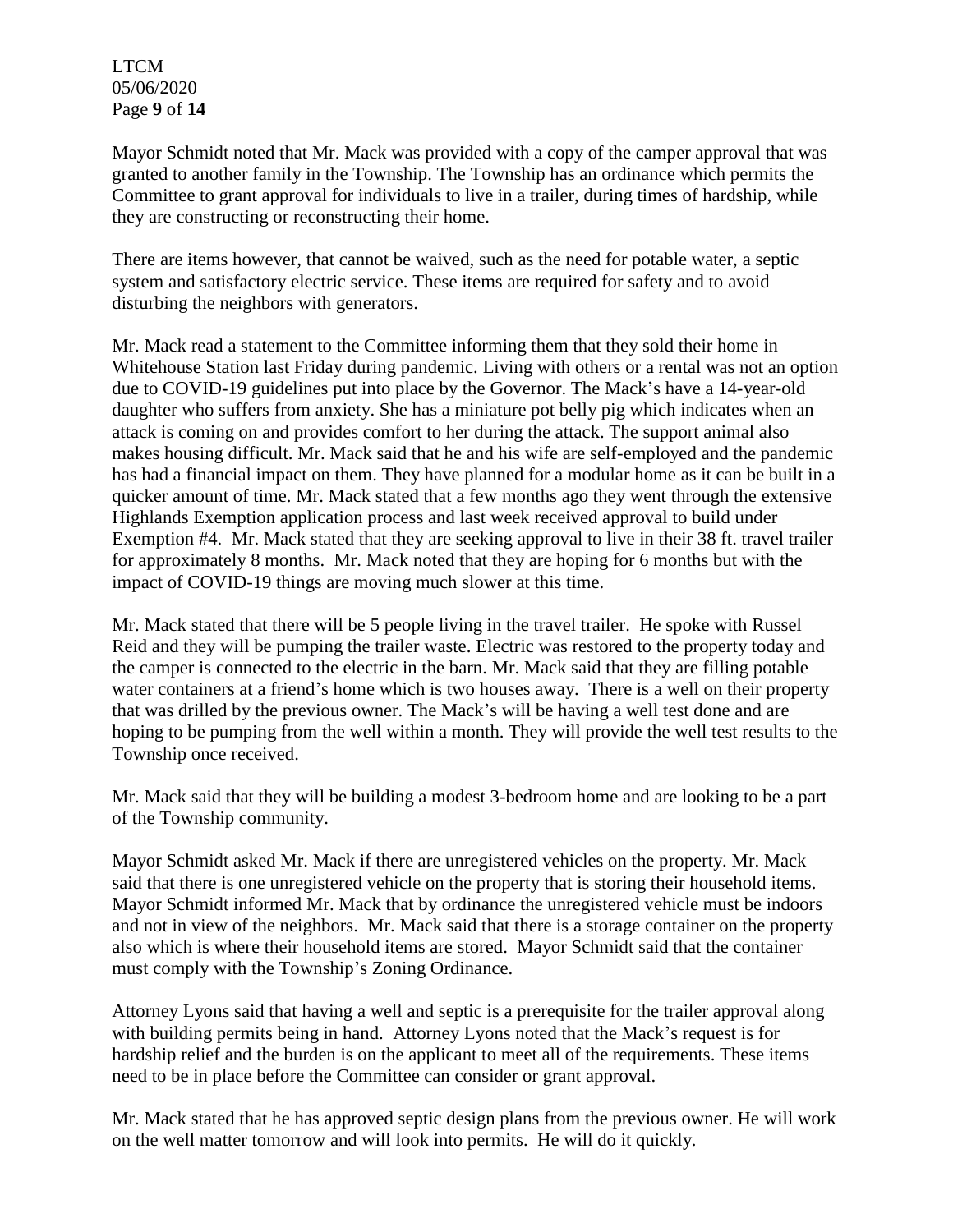LTCM 05/06/2020 Page **10** of **14**

.

Mr. Mack said that the design plan and permits from the construction of the house have not been done as they just received the approval from the Highlands.

Mayor Schmidt said that the laws are in place to protect the homeowners in a hardship and for the neighbors.

Mayor Schmidt said that the Mack's need to solve the issue with the well as the Committee does not have the ability to waive the potable water requirement for the property. Attorney Lyons noted that it is a jurisdictional matter and not waivable by the Township.

Discussion was held on if it was acceptable to have the sewage pumped by a company.

Attorney Lyons said that there needs to be some assemblance on how long the process will take. The Township uses the permits, being in hand, as a benchmark for how long it will take for construction completion. There needs to be a reasonable agreement of commencement.

Mayor Schmidt stated that the Committee can only grant relief for someone to live on their property during construction. Currently, the Mack's are well ahead of the process to begin building.

Mrs. Lisa Mack stated that we are all in a state of crisis and they have no where to go. She said that they fully plan to build a house on the property. If everyone works together it can be worked out. The Mack's said that if the Township provides them with a timeline they will do whatever is required of them.

Mr. McKee asked how the electric is being brought to the camper. Mr. Mack said that it is being brought with a 110v extension cord.

Attorney Lyons said that the requirement for water, septic and electric on the property is not meant to be onerous on the property owner. The requirements relate to public health and safety issues. The Township does not have the ability to waiver the requirements, primarily for the safety of the occupants. The Township has the duty to ensure that all steps have been taken before relief is granted.

Mayor Schmidt informed the Mack's that the Township cannot grant relief due to all of the reasons presented to them. The laws regarding camping versus living should be looked at. Mayor Schmidt stated that tonight it can be considered that the Mack family is camping on their property. They should make appointments with the Zoning Officer and the Construction Office promptly. The Mack's are to provide a status update at the next Committee meeting.

Mayor Schmidt stated that he will forward the emails received from the neighbors, to the Mack's, so they are aware of their concerns. The Mack family needs to demonstrate that they are being a good neighbor, that they are working with the Zoning Office and making progress on the well. Once all is in place, the Committee can consider granting relief. In the meantime, it may be found that camping has some sort of restriction which may need to be addressed as well.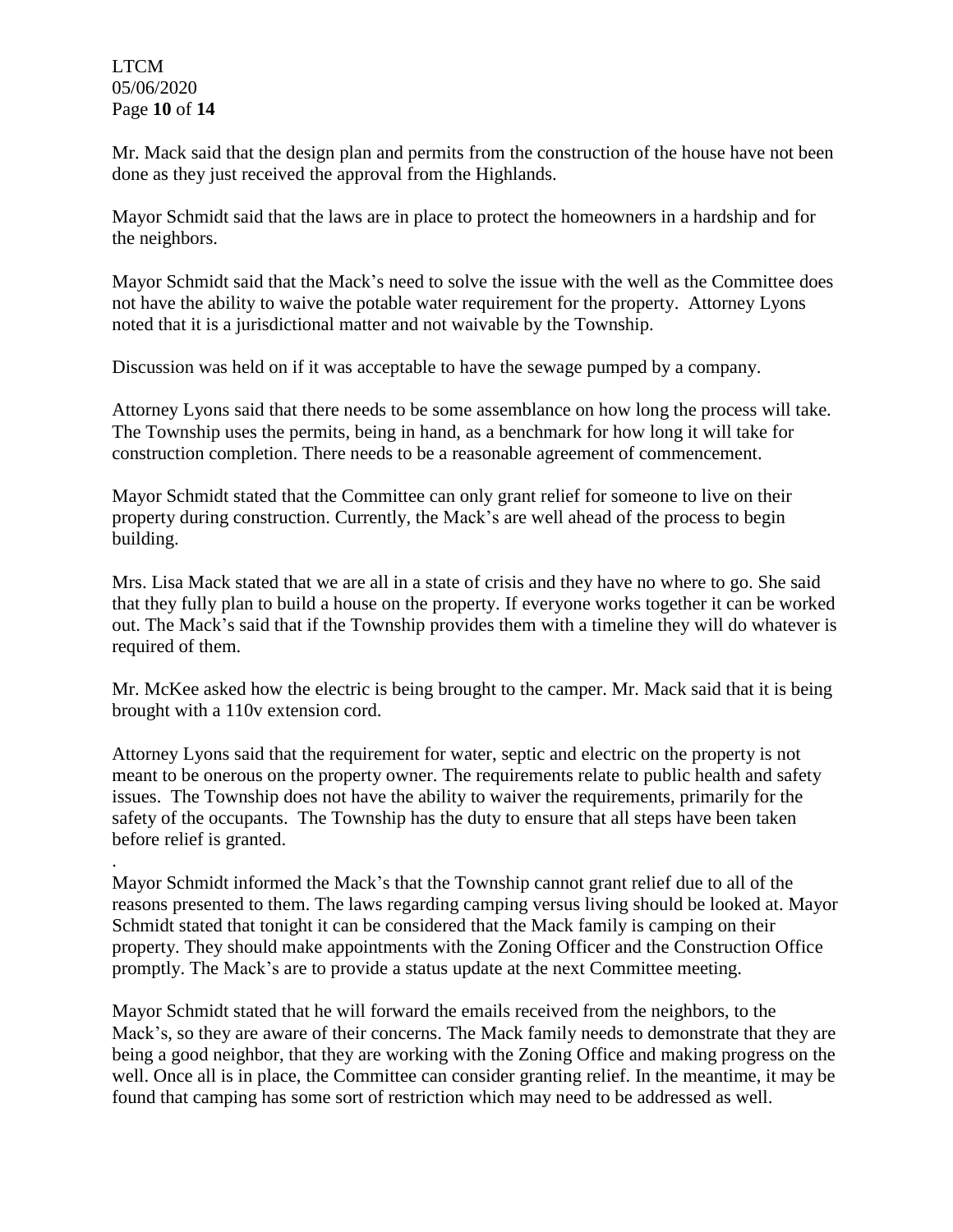LTCM 05/06/2020 Page **11** of **14**

The Mack's will need to show compliance with all Zoning Ordinances in the Township. They need to provide an update on their progress at the next meeting. If, in the interim, any legal issues are discovered the Township will reach out to the Mack's.

Attorney Lyons said that to provide the relief that they are seeking, the well, septic, electric issues and building permits need to be addressed presently. The Township needs to be certain that the family has access to these items. It is not going to bring the Mack's to where they want to be if they report back that the items are not going to be taken care of for three months. The Committee is saying that they need to ensure the safety of the family and the three issues need to be handled promptly. Construction permits need to be pulled to show that construction is to commence shortly.

Mr. McKee recapped that the Mack's need a well installed with a positive well test, electric service installed, septic design and approval from the Hunterdon County Health Department as well as building permits. This all needs to be done now.

Mayor Schmidt said that the neighbors also have concerns about the wetlands on the property. Mayor Schmidt urged the Mack's to be conscious of the designated wetland area on the property and that nothing should be located in those areas.

## **Parking on Raritan River Road**

Mr. McKee said that with the closure of State and County Parks the Ken Lockwood Gorge remained open. Raritan River Road was inundated with traffic and ingress and egress became a problem. Cars were turning around on the roadway, on soft ground and in the resident's driveways. The Police Chief came up with Patrol Policy but did not declare an emergency. A week or two later and the problem was still occurring. A Park Ranger has since put up paper "No Parking" signs and the complainant is now satisfied. Mr. McKee said that he does not think we need permanent signs at this time. Chief Rautenberg stated that with parks closing the wildlife management areas were missed by the Governor and became an issue. The Police Chief suggested that the Committee may want to consider an ordinance similar to the one the Township has for the northern end of the Gorge. The Chief said that it may be best to restrict parking on the resident's side of the roadway. The Police Chief and Committee will monitor the situation for possible future action.

Mr. Laul informed the Committee that Matt Avallone would like to work on the Goracy Trail for his Boy Scout service hours.

*Motion by Mr. Laul, seconded by Mr. McKee and carried by unanimous favorable roll call vote, the* Township Committee approved Matt Avallone as a volunteer who will work on the Goracy Trail for his Boy Scout service hours.

### **PRESENTATION OF VOUCHERS**

Committee Members provided a description of vouchers exceeding \$1000.00.

*Motion by Ms. Koehler, seconded by Mr. McKee and carried by unanimous favorable roll call vote,* the Township Committee approved the May 6, 2020 bill list in the amount \$1,319,706.54.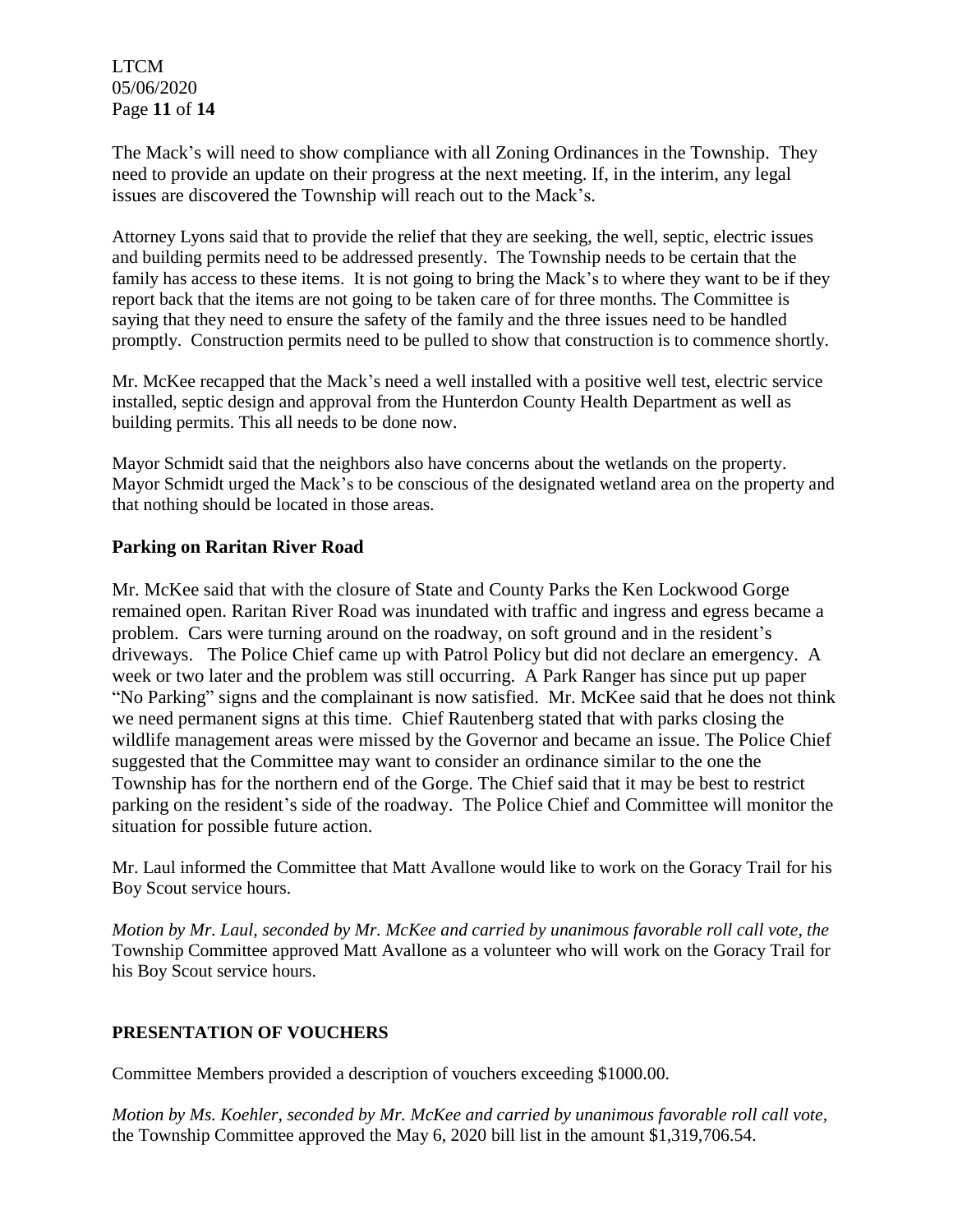LTCM 05/06/2020 Page **12** of **14**

#### **CORRESPONDENCE**

- a. Curator's Reports (2)
- b. Animal Control Report
- c. Cathy Lavorgna Noise Complaint

Ms. Kathy Lavorgna sent correspondence to the Committee with questions about noise ordinances and if they would assist her in her situation. Mayor Schmidt stated the he spoke with Ms. Lavorgna about noise problems that she is having on Farrell Lane. Mayor Schmidt said that noise issues are regulated by the NJEPA and pertain to commercial noise complaints only. The Township's ordinances do not apply to resident to resident matters at this time. If the Township were to adopt an ordinance that relates to such it would be regulated by the Hunterdon County Health Department. It was determined that a noise ordinance does not provide the tools that are needed to address the concerns that Ms. Lavorgna has. Mayor Schmidt said that he spoke to Chief Rautenberg and the Committee can possibly look into an ordinance for disorderly conduct. The ordinance would give the Police another tool to use when addressing these sorts of issues.

Ms. Lavorgna informed the Committee of problems that she is having with target shooting occurring on her neighbor's property. Ms. Lavorgna asked why after all of this time, when a police officer went to her neighbor's property, the shooting did not happen this past weekend. Ms. Lavorgna inquired on the soil that is being used to build the berms for the shooting practices. Ms. Lavorgna also asked at what point it becomes a shooting range.

### **PUBLIC COMMENTS**

*Motion by Mr. Wunder, seconded by Ms. Koehler and carried by unanimous favorable roll call vote,* the Township Committee opened the Public Comment portion of the meeting at 9:06 p.m.

Mayor Schmidt said that he received an email from Ms. Jeanne Lang which she asked him to read into the record.

*Although I do not think your statement that schools take up "only"' 75% of our property taxes is quite accurate, that is not the point here; so, I won't disagree. The point of my question "how much savings might we expect?" is that whatever high percentage of property had been extracted from our LT citizens for the schools, we aren't having to provide those services any longer, at least through the end of this school year.* 

*I previously attempted to call into the township meeting, but I was (as were others) unsuccessful. In case that is again the case tonight, I would appreciate your reading into the record these 3 follow up questions- -*

*1) you say you can imagine it will actually cost MORE for the schools to "operate" now. What facts and criteria are you relying on to make that projection?*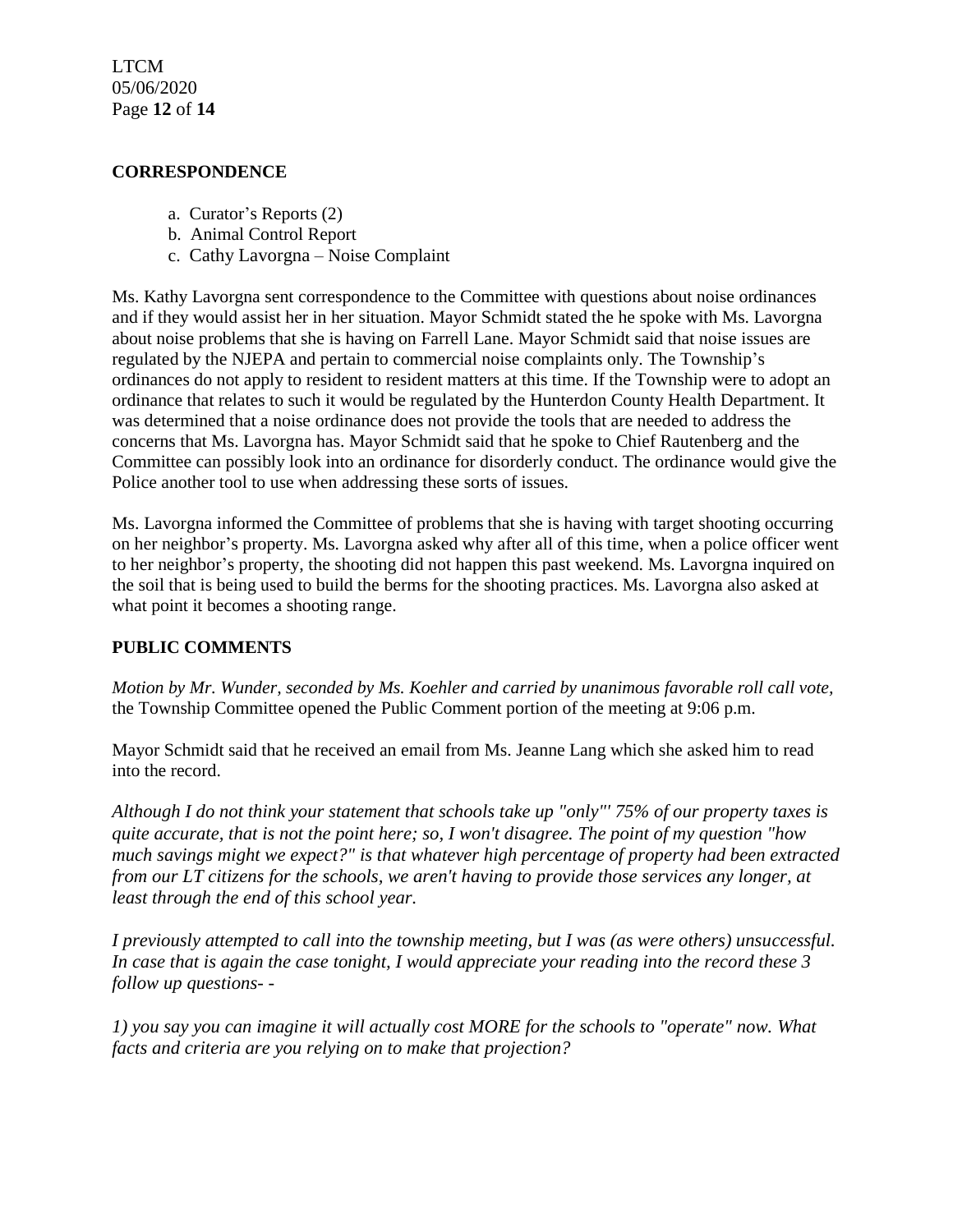LTCM 05/06/2020 Page **13** of **14**

- *Just off the top of my head I can think of many reasons why we should be paying a LOT less and dozens of expenditures that are simply no longer valid* 
	- o *utilities; cafeteria costs; custodial: papertowels, toilet paper, light bulbs, mops, cleansers; sports: dept head + several assistants + coaching stipends at each high school.*
	- o *Buses: Not only are there no more regular pickup/dropoff routes, there is no daily 5:30 sports bus, no bus to take the swim teams to RVCC pool. In fact, no more buses to sports events or field trips or special schools or classes or Polytech.*
- *I grant your point that the teachers are still teaching, and I'm not saying we shouldn't pay them, but they make up a small fraction of the people employed by the school system.*
	- o *Are we still paying the cafeteria and custodial staff? What about front office staff, disciplinarians, nurses, the dozens of guidance counselors? If we are still keeping them on payroll, the municipalities should be getting aid from the State or Federal government to offset that, analogous to the small business payroll grants.*
	- o *Administrators -- perhaps a few are still actually working, but a lot of those positions are anachronistic during this shutdown. Whole layers of administration exist that are rarely seen by we mere mortals. For the administrators who are working - should not someone suggest they take a small, say a 20% pay cut -- they have no commute, no gas, no dry cleaning - shouldn't someone ask them if they are willing to take a pay cut? Many of us had a tough time meeting the costly taxes as it was; without work, it becomes impossible. Surely, they would understand that.*

*2) might it be considered something for the LT Committee to be proactive about -- perhaps instead of waiting until the schools inform you that they need less money (as anyone who has been in business or government knows it will be a long wait indeed), the Committee could request an amended budget and authorize a citizen-committee to work with the school board in identifying unneeded items. Otherwise, the municipal governments' main function appears to be acting as a collection agency for the schools, who demand ever more increasing monies 3) As our elected officials, is it not your responsibility to take this issue up with our state representatives? We ordinary citizens do not have the voice that you have. The Federal government has even delayed income tax in this unprecedented situation, and if someone lost their job they will obviously be paying less on their 2020 taxes (not be paying tax on what they did not make). Property taxes are not based on use or income which makes them even more onerous.* 

Mr. McCollum asked that the Committee to address the excess noise and the use of all terrain vehicles during the day and evening on the Mack property.

*Motion by Mr. Laul, seconded by Ms. Koehler and carried by favorable roll call vote, the Township* Committee closed the public comment portion of the meeting at 9:13 p.m.